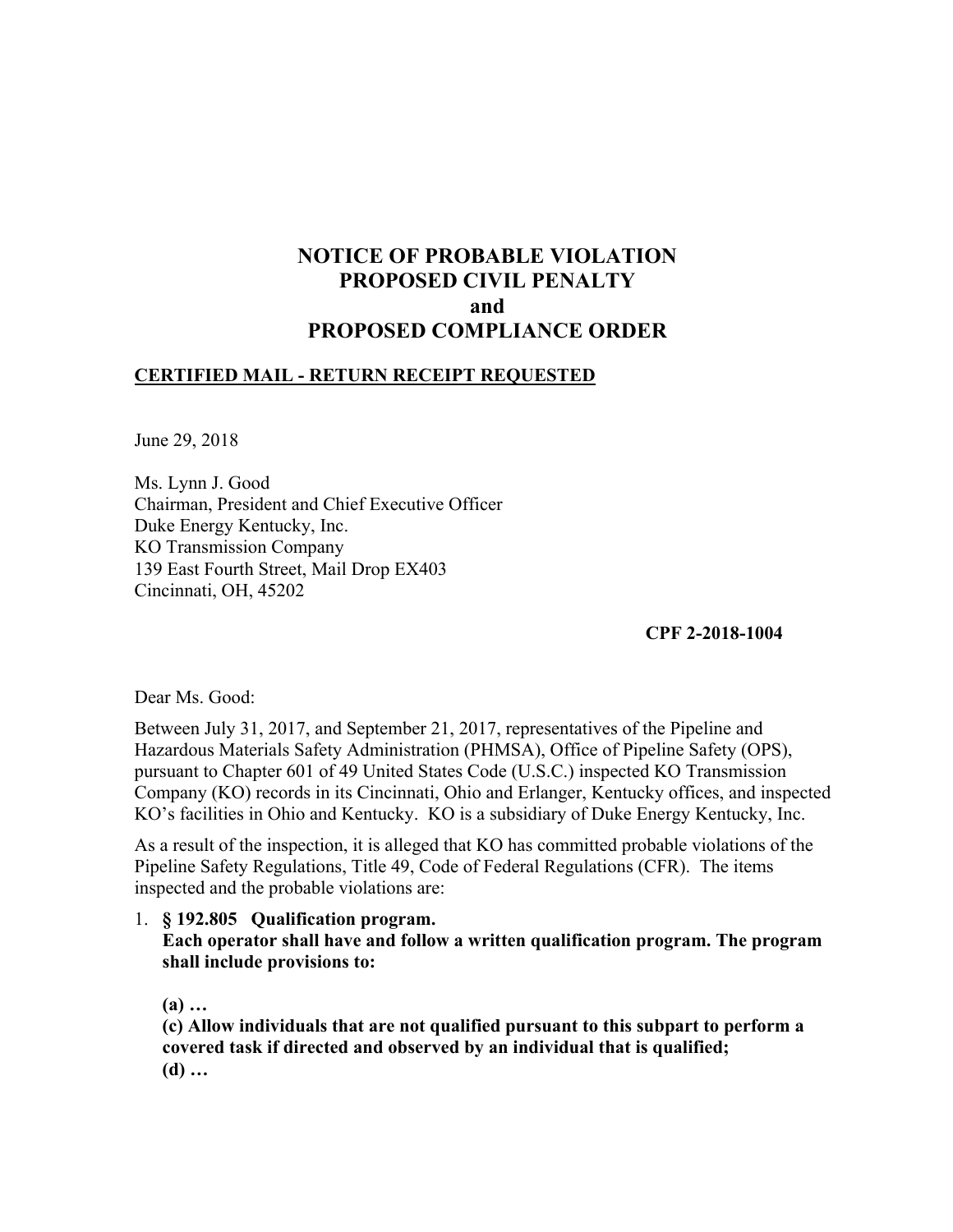**(g) Identify those covered tasks and the intervals at which evaluation of the individual's qualifications is needed;** 

**(h) After December 16, 2004, provide training, as appropriate, to ensure that individuals performing covered tasks have the necessary knowledge and skills to perform the tasks in a manner that ensures the safe operation of pipeline facilities; and** 

**(i) After December 16, 2004, notify the Administrator or a state agency participating under 49 U.S.C. Chapter 601 if the operator significantly modifies the program after the administrator or state agency has verified that it complies with this section. Notifications to PHMSA may be submitted by electronic mail** 

**to** *InformationResourcesManager@dot.gov,* **or by mail to ATTN: Information Resources Manager DOT/PHMSA/OPS, East Building, 2nd Floor, E22-321, New Jersey Avenue SE., Washington, DC 20590.** 

KO failed to comply with the regulation because its written qualification program did not adequately include the provisions of  $\S$  192.805(c), 192.805(g), 192.805(h), and 192.805(i), as follows:

- § 192.805(c): KO's Operator Qualification (OQ) Plan, titled "Natural Gas Operator Qualification Plan," revision date February 11, 2016, copied the language of the regulation regarding allowance of non-qualified individuals to perform a covered task if directed and observed by an individual that is qualified. The plan, however, failed to provide details directly applying the regulation to its system. For example, KO's OQ Plan was silent on whether KO had developed a span of control ratio used to manage direct observation and supervision which would include provisions for verbal communications, for applicable covered tasks.
- § 192.805(g): KO's OQ Plan requires a 5 year covered task re-qualification cycle "on the majority of covered tasks," and lists criteria to be applied to each covered task to determine if a more frequent qualification interval is appropriate. KO personnel were unable to provide documentation showing how and if the criteria had been applied to establish the re-qualification intervals. It is noted that KO personnel conveyed that KO normally re-evaluates individuals on a 3 year interval.
- $\&$  192.805(h): KO's OO Plan did not address the requirement to, after December 16, 2004, provide training, as appropriate, to ensure that individuals performing covered tasks have the necessary knowledge and skills to perform the tasks in a manner that ensures the safe operation of pipeline facilities.
- § 192.805(i): KO's OQ Plan did not require KO to notify the Administrator or a state agency if KO significantly modifies the program after the Administrator or state agency has verified that the program complies with § 192.805.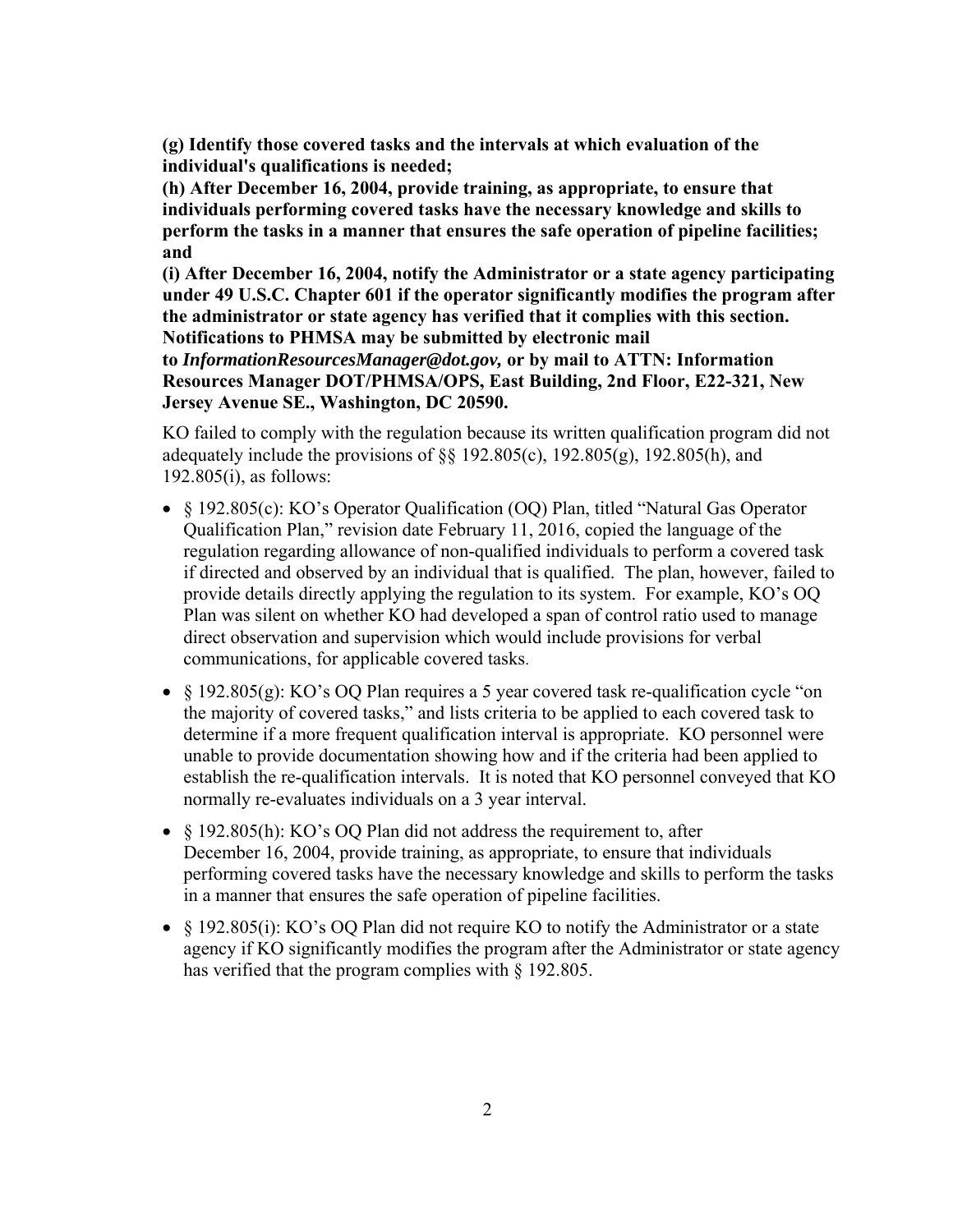#### 2**. § 192.809 General.**

**(a) …**

**(d) After October 28, 2002, work performance history may not be used as a sole evaluation method.** 

**(e) After December 16, 2004, observation of on-the-job performance may not be used as the sole method of evaluation.** 

KO failed to comply with the requirements of § 192.809 as follows:

- § 192.809(d): KO's written OQ Plan did not dis-allow the use, as sole evaluation methods, of work performance history reviews after October 28, 2002.
- § 192.809(e): KO's written OQ Plan did not dis-allow the use, as a sole evaluation method, of observation of on-the-job performance after December 16, 2004.
- **measures as part of the annual report required by §191.17 of this subchapter.** 3. **§ 192.945 What methods must an operator use to measure program effectiveness? (a) General. An operator must include in its integrity management program methods to measure whether the program is effective in assessing and evaluating the integrity of each covered pipeline segment and in protecting the high consequence areas. These measures must include the four overall performance measures specified in ASME/ANSI B31.8S (incorporated by reference, see §192.7 of this part), section 9.4, and the specific measures for each identified threat specified in ASME/ANSI B31.8S, Appendix A. An operator must submit the four overall performance**

KO failed to comply with the regulation because its methods to measure whether the program is effective in assessing and evaluating the integrity of each covered pipeline segment and in protecting the high consequence areas (HCAs) were incorrect.

Potential threats that an operator must consider include, but are not limited to, the threats listed in ASME/ANSI B31.8S (incorporated by reference, see § 192.7), section 2, which are grouped under the following four categories:

(1) Time dependent threats such as internal corrosion, external corrosion, and stress corrosion cracking;

- (2) Static or resident threats, such as fabrication or construction defects;
- (3) Time independent threats such as third party damage and outside force damage; and (4) Human error.

Specifically, KO failed to measure its program effectiveness in its integrity management (IM) program regarding manufacturing and construction defects as required by ASME B31.8S, section 2.2. KO's IM program incorrectly defines the method for evaluating manufacturing and construction defects. The KO report, titled "2015-2016 Performance Measures Report," lists the following question for Manufacturing Defects and for Construction defects:

"Has pressure exceeded MAOP for preceding 5 year pre-TIMP highest pressure."

Per § 192.917(e)(3), *Manufacturing and Construction Defects*, the correct reference would be whether the operating pressure on the covered segment had increased over the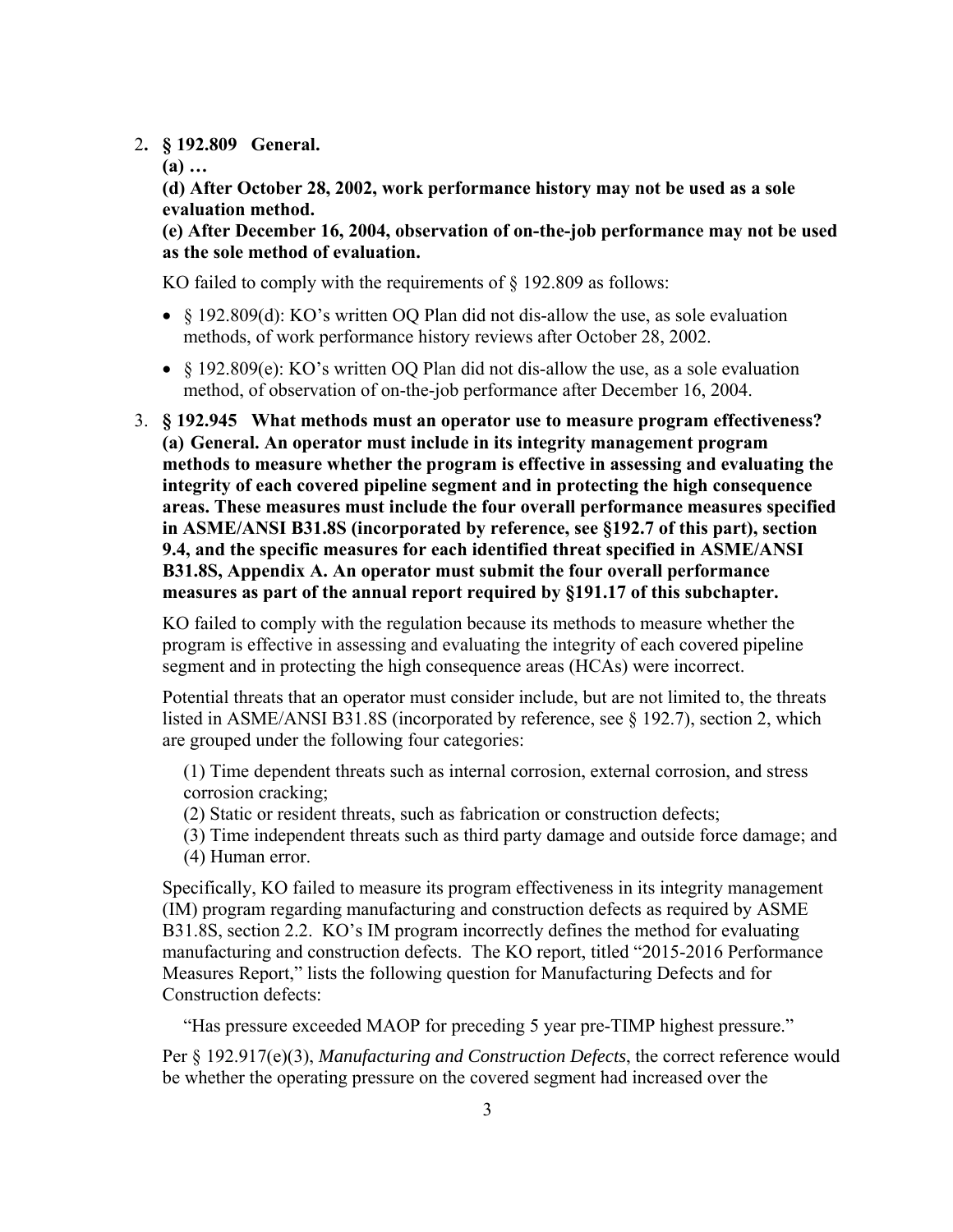maximum operating pressure experienced during the five years preceding identification of the HCA.

4. **§ 191.17 Transmission systems; gathering systems; liquefied natural gas facilities; and underground natural gas storage facilities: Annual report. (a) Transmission or Gathering. Each operator of a transmission or a gathering pipeline system must submit an annual report for that system on DOT Form PHMSA 7100.2.1. This report must be submitted each year, not later than March 15, for the preceding calendar year, except that for the 2010 reporting year the report must be submitted by June 15, 2011.** 

KO failed to comply with the regulation because it did not submit the following data in its annual reports:

 KO did not report data related to the 0.425 miles of transmission line crossing the Ohio River (0.298 miles in Kentucky and 0.127 miles in Ohio). KO personnel conveyed that the KO considers the segment to be distribution, and not transmission, because the line operates at a hoop stress of less than 20-percent of the pipe's specified minimum yield strength (SMYS).

Section 192.3 defines a transmission line as:

Transmission line means a pipeline, other than a gathering line, that:

(1) Transports gas from a gathering line or storage facility to a distribution center, storage facility, or large volume customer that is not down-stream from a distribution center;

- (2) operates at a hoop stress of 20 percent or more of SMYS; or
- (3) transports gas within a storage field.

The segment meets the definition of a *transmission line* in § 192.3 because it is not a gathering line, and transports gas which ultimately comes from upstream gas gathering lines and/or storage field, to distribution center(s). Likewise, KO's FERC Gas Tariff and the tariff-referenced system map convey and illustrate that KO provides transportation services, via its Line AM04, to delivery point(s) in Ohio.

- KO did not report data related to 0.17 HCA miles (Kentucky side of the Ohio River) traversed by the segment of its Line AM-04 transmission line segment which operates under 20-percent SMYS, as required in Part B of PHMSA Form F7100.2-1, referenced in § 191.17.
- KO integrity assessed (via pressure-test) approximately 8.5 miles of its Line AM00A in 2016, but failed to report the mileage in Part F its 2016 Annual Report, submitted using PHMSA Form F7100.2-1, referenced in § 191.17.
- KO did not report the addition of approximately 8.5 miles of its Line AM00A as "Internal Inspection ABLE" pipe in Part R of submitted Annual Reports, submitted using PHMSA Form F7100.2-1, referenced in § 191.17.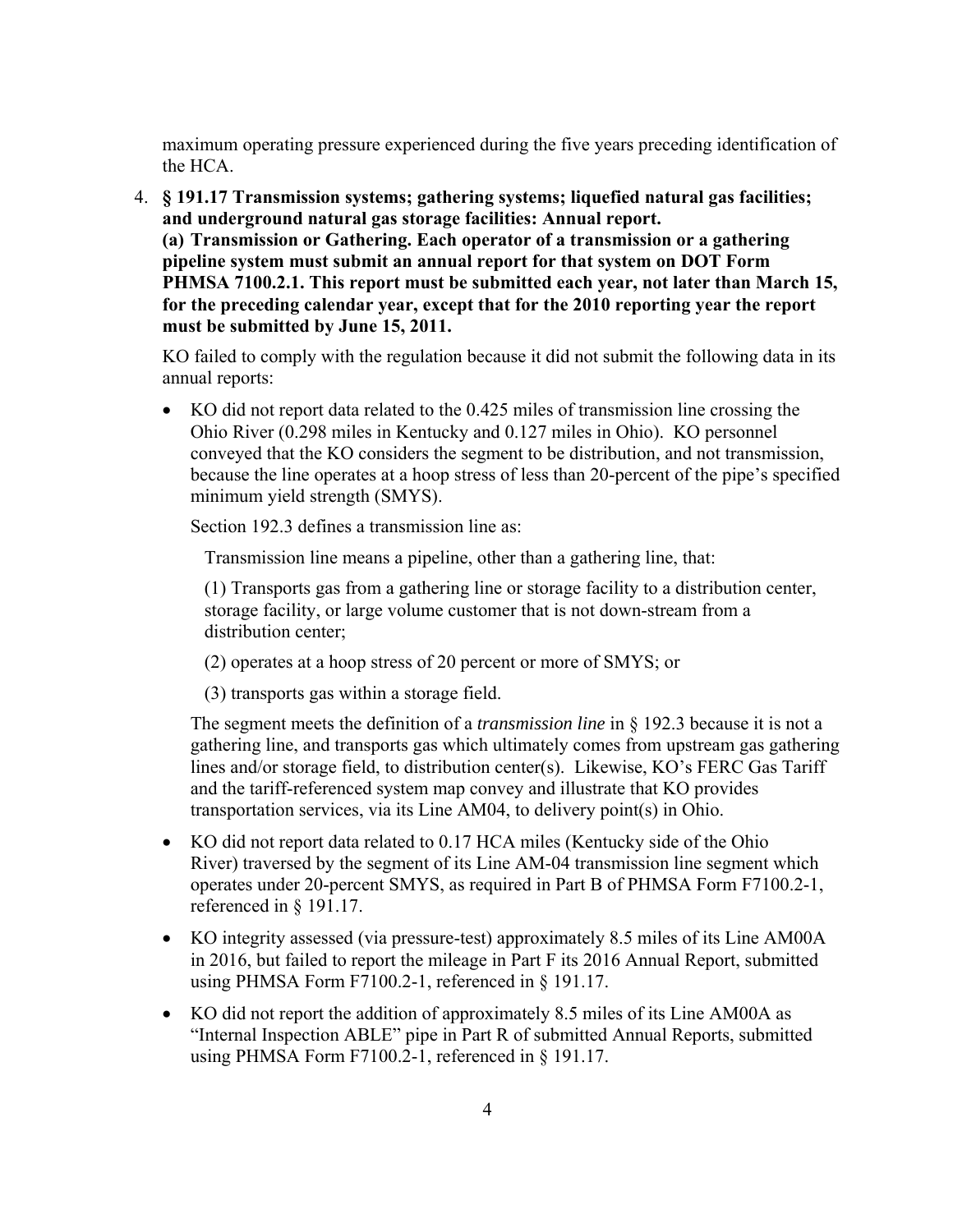5. **§ 191.29 National Pipeline Mapping System.**

**(a) Each operator of a gas transmission pipeline or liquefied natural gas facility must provide the following geospatial data to PHMSA for that pipeline or facility: (1) Geospatial data, attributes, metadata and transmittal letter appropriate for use in the National Pipeline Mapping System. Acceptable formats and additional information are specified in the NPMS Operator Standards Manual available at www.npms.phmsa.dot.gov or by contacting the PHMSA Geographic Information Systems Manager at (202) 366-4595.** 

KO failed to comply with the regulation because it did not provide to PHMSA certain geospatial data required in § 191.29(a)(1). The segment of KO's Line AM-04B that crosses the Ohio River from Kentucky into Ohio was not included in mapping submitted to PHMSA's National Pipeline Mapping System (NPMS). KO personnel conveyed that, because the segment at under 20 percent of pipe SMYS, KO considers the segment to be distribution and is not required to be submitted to the NPMS. PHMSA has determined the segment to be transmission for the reasons stated in Item 4 above.

6. **§ 192.465 External corrosion control: Monitoring.** 

**(a) Each pipeline that is under cathodic protection must be tested at least once each calendar year, but with intervals not exceeding 15 months, to determine whether the cathodic protection meets the requirements of §192.463. However, if tests at those intervals are impractical for separately protected short sections of mains or transmission lines, not in excess of 100 feet (30 meters), or separately protected service lines, these pipelines may be surveyed on a sampling basis. At least 10 percent of these protected structures, distributed over the entire system must be surveyed each calendar year, with a different 10 percent checked each subsequent year, so that the entire system is tested in each 10-year period.** 

KO failed to comply with the regulation because it did not test, at least once each calendar year, but with intervals not exceeding 15 months, to determine whether its cathodic protection (CP) meets the requirements of  $\S$  192.463 at several test stations.

The table below summarizes seven test stations where the CP surveys exceeded the abovereferenced required frequency. The exceedances ranged from 70 days to 120 days.

The explanation given by KO's corrosion technician for exceeding the frequency was that the test stations were "no locate" stations, meaning that the stations could not be located and as such, the time period (once each calendar year, but with intervals not exceeding 15 months) re-starts at the "no locate" date. Being unable to locate a test station does not excuse the operator from its obligation to comply with pipeline safety regulations. Likewise, KO personnel were not following KO's written procedures, which do not authorize this practice.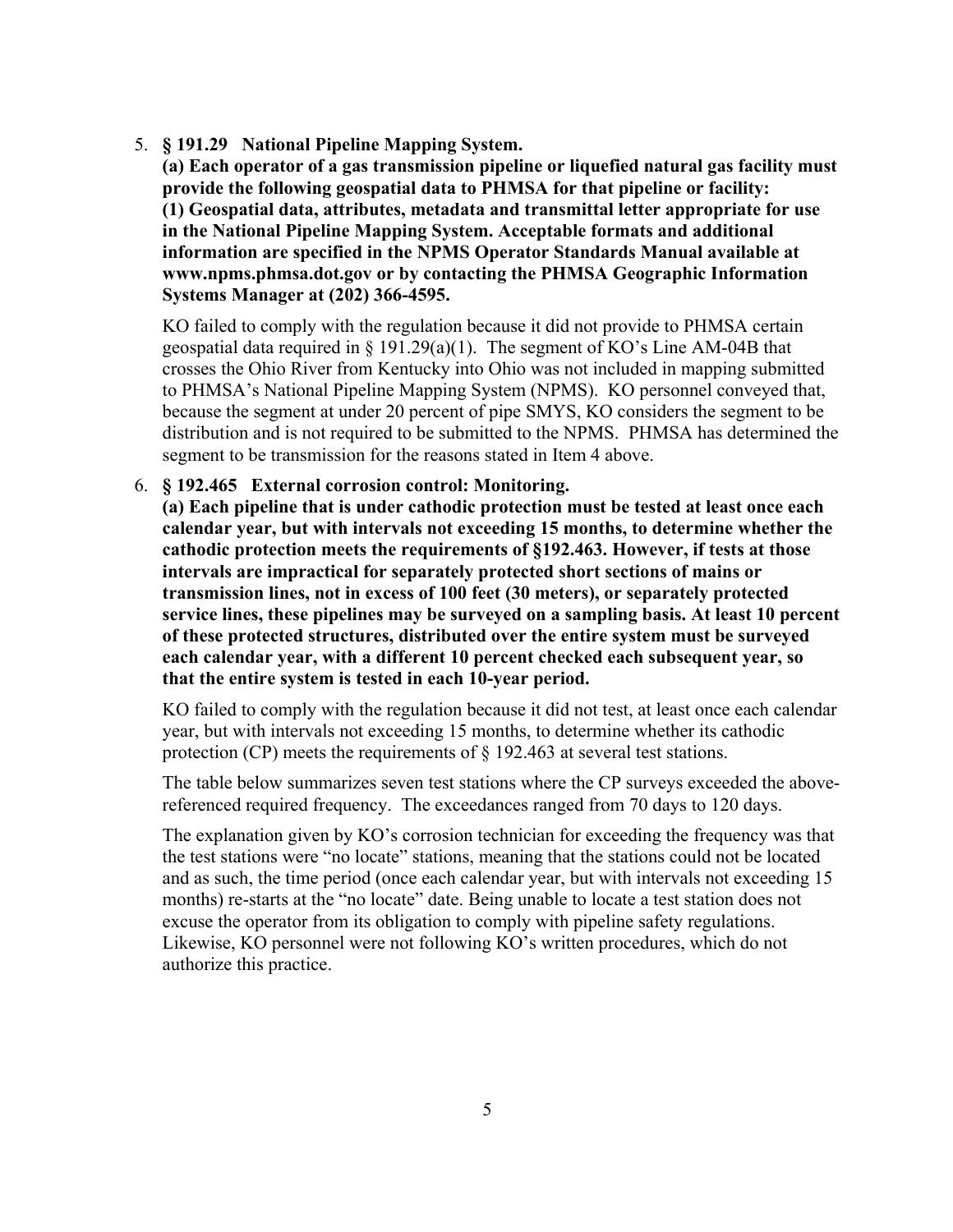| Line ID | Test<br>Station<br>ID | Date of Test<br><b>Station Read</b> | "On"<br>Reading | "Off"<br>Reading | Comments                 | Per<br>Technician | Exceedance<br>(days beyond<br>15-months) |
|---------|-----------------------|-------------------------------------|-----------------|------------------|--------------------------|-------------------|------------------------------------------|
| AM09    | 36830                 | 4/3/2015                            | $-1.52$         | $-1.32$          | FOUND AT LOCATION        |                   |                                          |
| AM09    | 36830                 | 4/12/2016                           | ---             | $---$            |                          | "no locate"       |                                          |
| AM09    | 36830                 | 10/3/2016                           | $-1.18$         | $-1.08$          | <b>FOUND AT LOCATION</b> |                   | 92                                       |
| AM00A   | 32408                 | 4/27/2015                           | $-1.38$         | $-1.25$          | <b>FOUND AT LOCATION</b> |                   |                                          |
| AM00A   | 32408                 | 4/13/2016                           | ---             | $---$            |                          | "no locate"       |                                          |
| AM00A   | 32408                 | 10/27/2016                          | $-1.35$         | $-1.21$          | <b>FOUND AT LOCATION</b> |                   | 92                                       |
| AM04A   | 36858                 | 4/8/2015                            | $-1.14$         | $-1.11$          | <b>WATER GONE</b>        |                   |                                          |
| AM04A   | 36858                 | 4/12/2016                           | $---$           | $---$            |                          | "no locate"       |                                          |
| AM04A   | 36858                 | 10/3/2016                           | $-1.09$         | $-0.92$          |                          |                   | 87                                       |
| AM00A   | 32340                 | 4/8/2015                            | $-1.33$         | $-1.14$          | FOUND AT LOCATION        |                   |                                          |
| AM00A   | 32340                 | 4/14/2016                           | ---             | $---$            |                          | "no locate"       |                                          |
| AM00A   | 32340                 | 9/16/2016                           | $-1.18$         | $-0.99$          | <b>FOUND AT LOCATION</b> |                   | 70                                       |
| AM04B   | 32322                 | 4/3/2015                            | $-1.54$         | $-1.13$          | <b>FOUND AT LOCATION</b> |                   |                                          |
| AM04B   | 32322                 | 4/7/2016                            | ---             | $---$            |                          | "no locate"       |                                          |
| AM04B   | 32322                 | 10/17/2016                          | $-0.50$         |                  | <b>BEST READ</b>         |                   |                                          |
| AM04B   | 32322                 | 10/27/2016                          | $-1.15$         | $-1.07$          | FOUND AT LOCATION        |                   | 116                                      |
| AM04B   | 32327                 | 3/18/2015                           | $-1.52$         | $-1.08$          |                          |                   |                                          |
| AM04B   | 32327                 | 4/8/2016                            | $---$           | ---              |                          | "no locate"       |                                          |
| AM04B   | 32327                 | 10/17/2016                          | $-1.62$         | $-1.43$          |                          |                   | 121                                      |
| AM09    | 31933                 | 4/3/2015                            | $-1.49$         | $-1.31$          | FOUND AT LOCATION        |                   |                                          |
| AM09    | 31933                 | 4/12/2016                           | $---$           | ---              |                          | "no locate"       |                                          |
| AM09    | 31933                 | 10/3/2016                           | $-1.15$         | $-1.09$          | FOUND AT LOCATION        |                   | 92                                       |

- 7. **§ 192.605 Procedural manual for operations, maintenance, and emergencies.** 
	- **(a) General. Each operator shall prepare and follow for each pipeline, a manual of written procedures for conducting operations and maintenance activities and for emergency response. For transmission lines, the manual must also include procedures for handling abnormal operations. This manual must be reviewed and updated by the operator at intervals not exceeding 15 months, but at least once each calendar year. This manual must be prepared before operations of a pipeline system commence. Appropriate parts of the manual must be kept at locations where operations and maintenance activities are conducted.**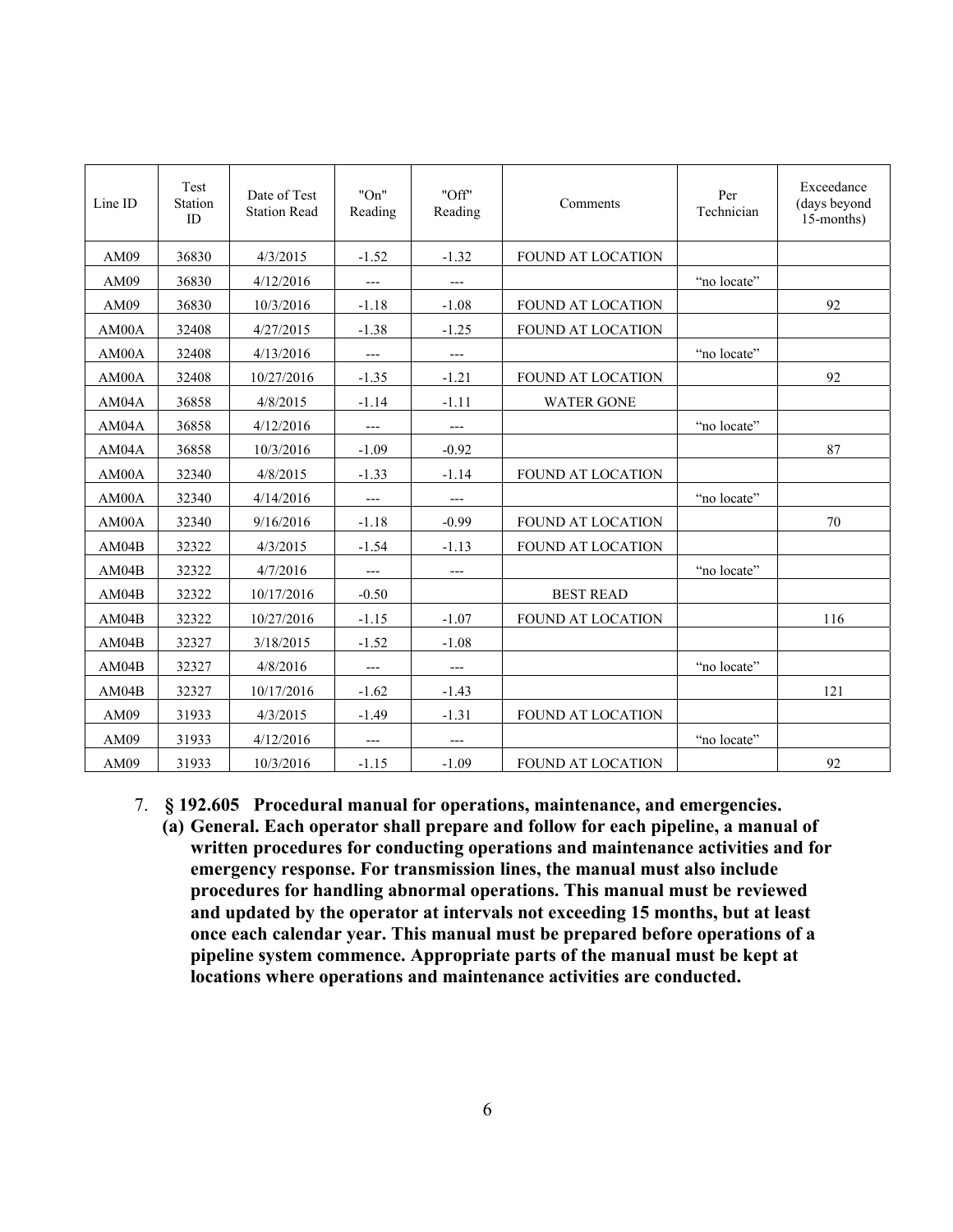KO failed to comply with the requirements of  $\S$  192.605(a) as follows:

- KO did not provide evidence that it had conducted annual reviews in years 2014 and 2016, of its written operations and maintenance  $(O&M)$  procedures, included in its O&M manual, titled "Duke Energy Natural Gas Operations Plan." KO provided the inspectors with a print out from a program used to track annual review data called "Open Pages, however," this document lists due dates for the required reviews, not the actual review dates for years 2014 and 2016. Similarly, for reviews of the Plan for Emergencies and Natural Disasters, the "Open Pages" document, although listing review due dates, did not provide the actual review dates for years 2014, 2015, and 2016. KO only provided cover pages of the respective plans that indicate the year.
- KO did not adequately complete its Job Control Forms (JCF), as required by its O&M program. Specifics are as follows:
	- o Line AM00A Line Segment Installation near Chapman Lane, August 22, 2016: the JCF was incomplete in that the description of the work performed, including results of the pipe inspections (exposed pipe, coating, etc.) was not recorded.
	- o Line AM09 Creek Crossing Replacement, October 27, 2016: KO personnel did not complete the "Reported By" section of two JCFs, both dated October 27, 2016, and thus did not identify on the form the person who inspected the existing pipe.

## 8. **§ 192.615 Emergency plans.**

**(a) …**

**(b) Each operator shall:** 

**(1) …**

## **(2) Train the appropriate operating personnel to assure that they are knowledgeable of the emergency procedures and verify that the training is effective.**

KO failed to comply with the regulation because it did not provide documentation demonstrating that emergency response personnel are knowledgeable of the emergency procedures and that KO had verified its training effectiveness.

## 9. **§ 192.709 Transmission lines: Record keeping.**

**Each operator shall maintain the following records for transmission lines for the periods specified:** 

**(a) …**

**(c) A record of each patrol, survey, inspection, and test required by subparts L and M of this part must be retained for at least 5 years or until the next patrol, survey, inspection, or test is completed, whichever is longer.**

KO failed to comply with  $\S$  192.709(c) as follows:

 KO personnel were unable to provide a record of the most recent inspection for evidence of atmospheric corrosion of above-ground facilities at KO's Alexandria station. PHMSA inspectors observed significant coating and paint failure at the facility.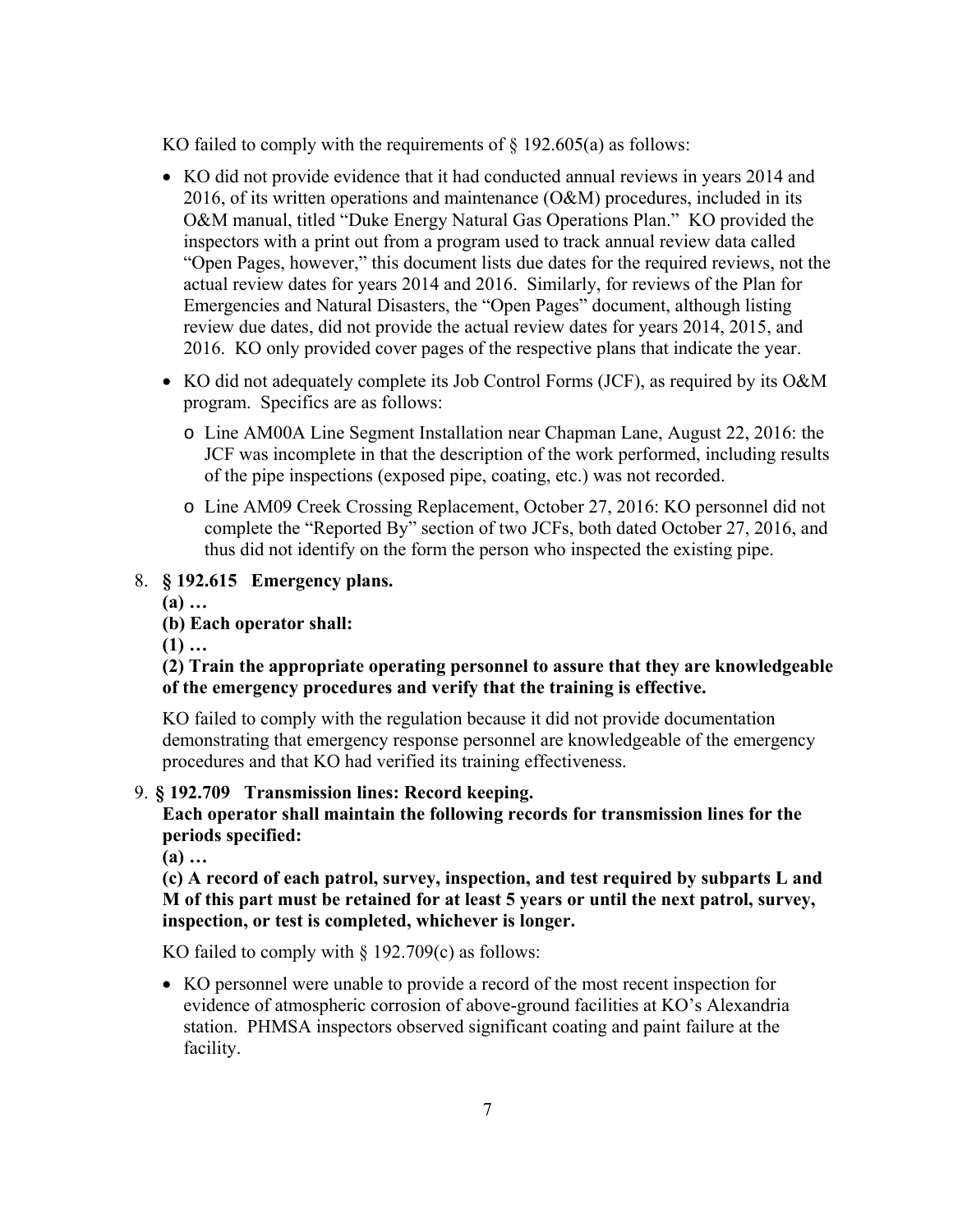- A segment of Line AM09 was replaced in 2016 at a creek crossing. KO personnel, however, were unable to provide records documenting the inspection of the internal surface of the replaced segment for evidence of corrosion in accordance with  $§$  192.475(b).
- 10. **§ 192.907 What must an operator do to implement this subpart?**

**(a) General. No later than December 17, 2004, an operator of a covered pipeline segment must develop and follow a written integrity management program that contains all the elements described in § 192.911 and that addresses the risks on each covered transmission pipeline segment. The initial integrity management program must consist, at a minimum, of a framework that describes the process for implementing each program element, how relevant decisions will be made and by whom, a time line for completing the work to implement the program element, and how information gained from experience will be continuously incorporated into the program. The framework will evolve into a more detailed and comprehensive program. An operator must make continual improvements to the program.**

KO failed to comply with the regulation because it did not follow its written IM program as detailed below.

 KO's IM program requires that a Performance Measures Report be completed annually. The above-referenced report for Calendar Year (CY) 2016 did not accurately convey certain metric data, as indicated below.

|                                    | CY2016 Reported | CY2016 Correct                        |
|------------------------------------|-----------------|---------------------------------------|
| Pressure test miles assessed       |                 | 8.5 (Line AM00A)                      |
| Increase in % of piggable pipe     | 0%              | TBD based on corrected total<br>miles |
| Increase in miles of piggable pipe |                 | 8.5 (Line AM00A)                      |

Furthermore, as relates to manufacturing and construction defects, the abovereferenced form includes the following question:

"Has pressure exceeded MAOP for preceding 5 year pre-TIMP highest pressure"

For CYs 2015 and 2016, this question was unanswered.

• KO did not follow its Section 6 of Procedure GD70.06-32, titled "Determination of Stable Threats," because it did not perform the required annual review in CY 2016. Section 6 required annual reviews of pipeline segments in HCAs with stable Manufacturing/Construction threats for specified changes that would re-classify the threat as unstable. KO conveyed that the 2016 review was not done.

# 11. **§ 192.925 What are the requirements for using External Corrosion Direct Assessment (ECDA)?**

**(a) …**

**(b) General requirements. An operator that uses direct assessment to assess the threat of external corrosion must follow the requirements in this section, in ASME/ANSI B31.8S (incorporated by reference, see § 192.7), section 6.4, and in NACE SP0502 (incorporated by reference, see § 192.7). An operator must develop**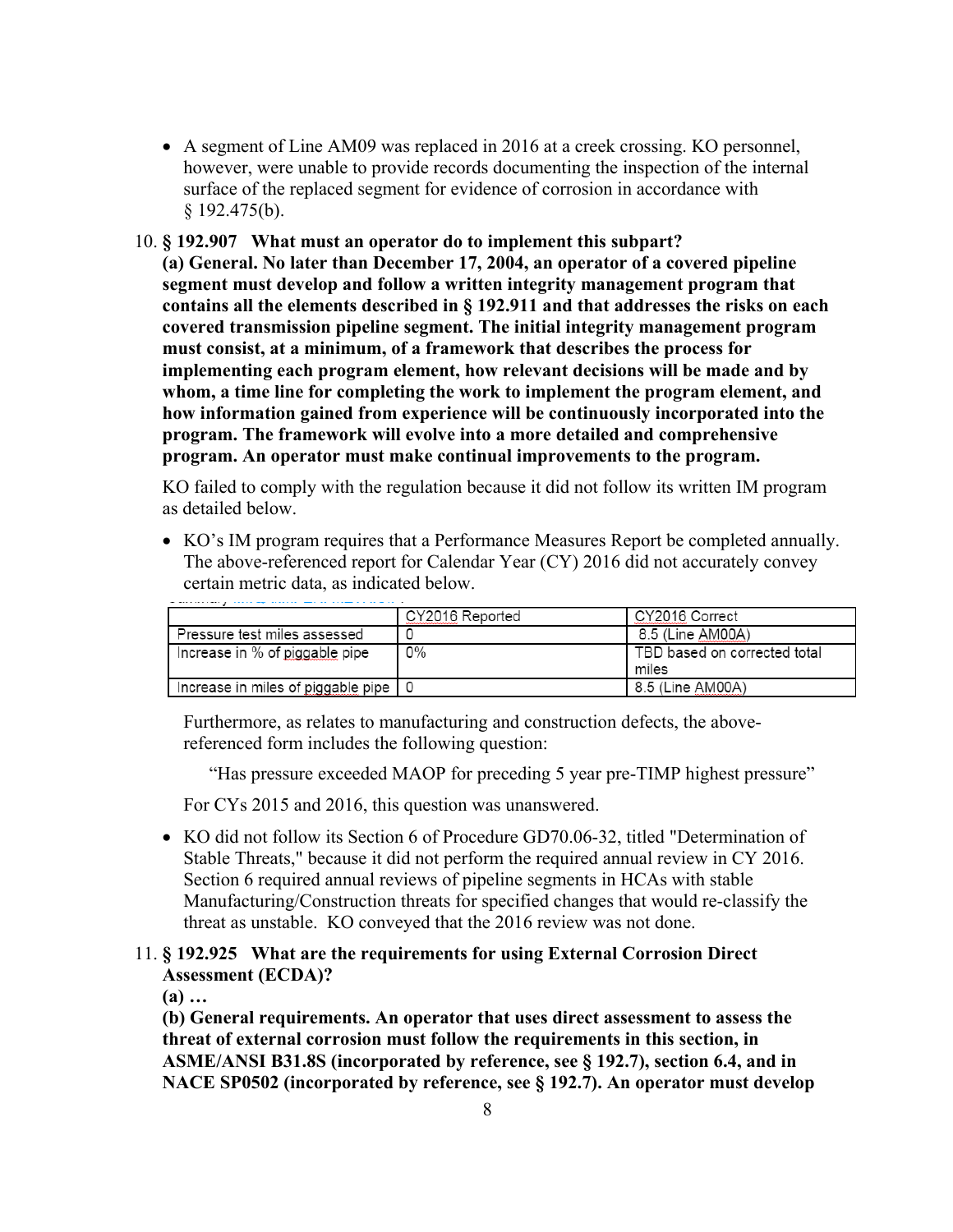**and implement a direct assessment plan that has procedures addressing preassessment, indirect inspection, direct examination, and post assessment. If the ECDA detects pipeline coating damage, the operator must also integrate the data from the ECDA with other information from the data integration (§ 192.917(b)) to evaluate the covered segment for the threat of third party damage and to address the threat as required by § 192.917(e)(1).** 

KO failed to comply with the regulation because it did not follow the requirements in in NACE SP0502 (incorporated by reference, see § 192.7), as required by § 192.925(b).

- KO records documenting a 2012 Casing External Corrosion Direct Assessment (ECDA) of casings on its Line AM00 indicate that "the casings are believed to be bare and not filled with a dielectric material." Furthermore, KO's form, titled "Cased Piping Data Element Sheet," indicated that all AM00 casings were bare. KO personnel were unable to provide documentation or validation of the casings' assumed "bare" status, nor were they able to confirm whether the casings were dielectrically filled. Table 1 of NACE SP0502 requires detailed information about casing materials and construction techniques to be determined during the Preassessment Step.
- KO records indicate that during the indirect examination phase of a 2016 ECDA of Line AM04A, KO switched from direct current voltage gradient (DCVG) to alternating current voltage shift (ACVG) in HCA Segment 10 because it was not achieving a sufficient pipe-to-soil (p/s) potential shift to use DCVG within that segment. Per Section 4.3.4.1 of NACE SP0502-2010, cathodic protection current demand is a factor to be used in establishing and validating ECDA regions. KO was unable to provide documentation of any consideration given the site-specific cathodic protection demand, and resulting p/s potentials. Furthermore, KO was unable to justify its decision to not reclassify this area as an additional region.

### 12. **§ 192.225 Welding procedures.**

**(a) Welding must be performed by a qualified welder or welding operator in accordance with welding procedures qualified under section 5, section 12, Appendix A or Appendix B of API Std 1104 (incorporated by reference, see § 192.7), or section IX of the ASME Boiler and Pressure Vessel Code (ASME BPVC) (incorporated by reference, see § 192.7) to produce welds meeting the requirements of this subpart. The quality of the test welds used to qualify welding procedures must be determined by destructive testing in accordance with the applicable welding standard(s).**

KO failed to comply with the regulation because it did not ensure that welders were tested in accordance with KO's qualified welding procedures.

PHMSA's review of records documenting a 2016 pipe replacement project along KO's Line AM09, as well as a 2017 pipe replacement project along Line AM04A, revealed that welders were not tested in accordance with KO's governing procedures, as detailed below:

 Two welders performed welds on KO's 2016 Line AM09 replacement project, as well as the 2017 Line AM04a replacement project, located from Station 4+74 to Station 5+00. PHMSA's review of KO's documentation of the projects revealed that both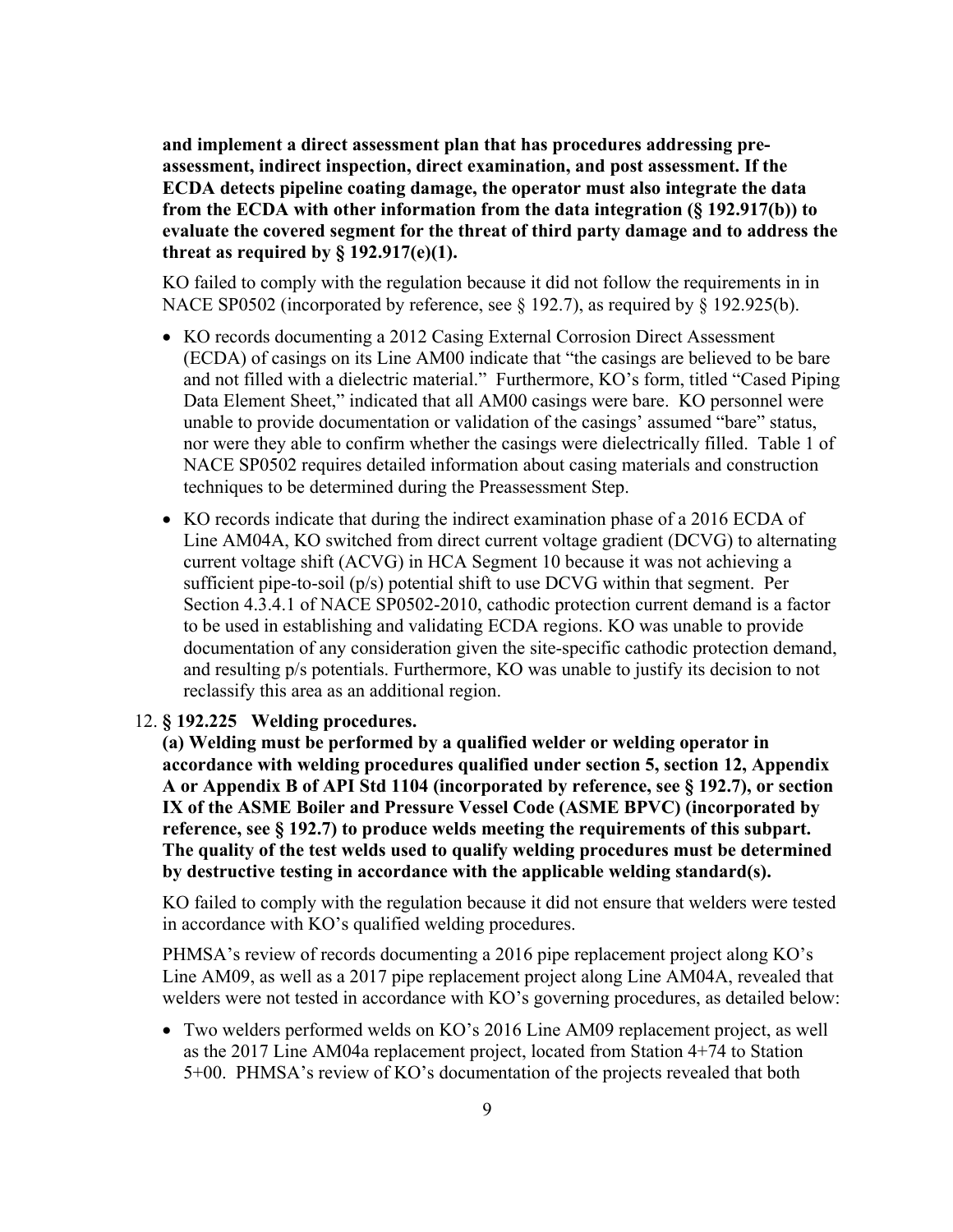welders tested and qualified on Grade X-42 pipe, with 0.250-inch wall thickness. Paragraph 2, Section B1 of KO Procedure GD55-505-1 requires welders to be tested on Grade X-52 pipe, with a 0.188 wall thickness.

 A welder performing welds on KO's 2017 KO Line AM04A Bracken Station Line Take-off Construction project. PHMSA's review of KO's documentation of the project revealed that the welder tested and qualified on Grade X-42 pipe, with 0.250-inch wall thickness. Paragraph 2, Section B1 of KO Procedure GD55-505-1 requires welders to be tested on Grade X-52 pipe, with a 0.188 wall thickness.

#### 13. **§ 192.947 What records must an operator keep?**

**An operator must maintain, for the useful life of the pipeline, records that demonstrate compliance with the requirements of this subpart. At minimum, an operator must maintain the following records for review during an inspection. (a) …**

**(d) Documents to support any decision, analysis and process developed and used to implement and evaluate each element of the baseline assessment plan and integrity management program. Documents include those developed and used in support of any identification, calculation, amendment, modification, justification, deviation and determination made, and any action taken to implement and evaluate any of the program elements;** 

KO failed to comply with the regulation because it did not maintain documents that adequately supported determinations or changes made, as detailed below.

- KO's list of HCA segments for its Line AM04 in 2011 and 2013 included HCA30, with a length of 851 feet and 855 feet, respectively. KO did not include HCA30 in its list of HCA segments for the referenced line in 2012. KO personnel were unable to provide any documentation or justification for why HCA30 was not listed in 2012.
- At the time of PHMSA's inspection, and per KO's cased pipe assessment schedule, dated September 15, 2017, the Grandview Road cased pipe segment, located in HCA Segment #20 on Line AM04B, had not been baseline-assessed. Records indicate that the pipe in HCA Segment #20 was installed in 1948, and was identified as an HCA in 2004. Duke did not have documentation explaining the reasons why the segment had not been base-line assessed.

#### 14. **§ 192.921 How is the baseline assessment to be conducted?**

**(a) Assessment methods. An operator must assess the integrity of the line pipe in each covered segment by applying one or more of the following methods depending on the threats to which the covered segment is susceptible. An operator must select the method or methods best suited to address the threats identified to the covered segment (See §192.917).** 

KO failed to comply with the regulation because it did not conduct a baseline assessment or assess the integrity of the line pipe in each covered segment by applying one of more of the methods listed in § 192.921: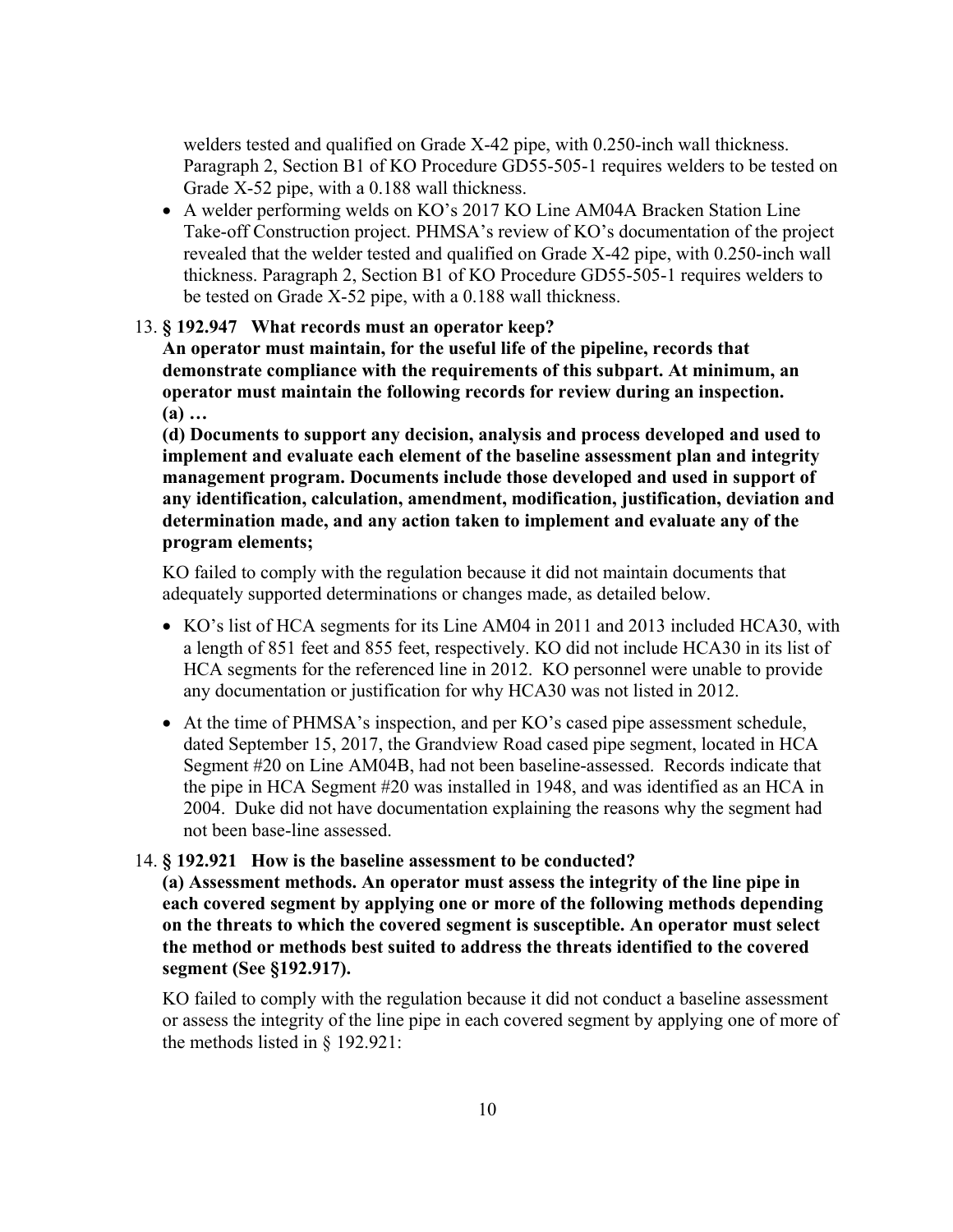- KO's records indicate that line segment HCA30 segment, which was identified as an HCA, includes a cased road crossing that has never been the subject of an integrity assessment. KO personnel were unable to provide any documentation or justification for why this segment had not been baseline-assessed.
- KO records indicate that a segment of its Line AM04B was identified as being within an HCA in 2004. This HCA segment, identified as HCA20 in KO records, includes a cased road crossing at Grandview Road. PHMSA's review of KO's cased pipe assessment schedule, dated September 15, 2017, indicates the Grandview Road cased crossing had not yet been the subject of a base-line assessment. KO personnel were unable to provide any documentation or justification for why the cased pipe segment at Grandview Road had not been baseline-assessed.
- 15. **§ 192.917 How does an operator identify potential threats to pipeline integrity and use the threat identification in its integrity program?**

**(a)** *Threat identification.* **An operator must identify and evaluate all potential threats to each covered pipeline segment. Potential threats that an operator must consider include, but are not limited to, the threats listed in ASME/ANSI B31.8S (incorporated by reference,** *see* **§ 192.7), section 2, which are grouped under the following four categories:** 

**(1) Time dependent threats such as internal corrosion, external corrosion, and stress corrosion cracking;** 

**(2) Static or resident threats, such as fabrication or construction defects; (3) Time independent threats such as third party damage and outside force** 

**damage; and** 

**(4) Human error.**

KO failed to comply with the regulation because it did not identify and evaluate all potential threats to each covered pipeline segment, as indicated below.

KO did not determine which KO segments were considered to have the unstable Manufacturing and Construction (M&C) threat until years 2015 and 2016.

KO issued its current procedure, titled "Determination of Stable Threats GD70.06-032," on October 1, 2015, which required determination of unstable M&C threats, including those presented by low frequency electric resistance welded (LFERW) pipe. KO IM procedures in place prior to October 1, 2015 did not require KO to integrity-assess low frequency electric resistance welded (LFERW) pipe (reference Sec 6.2.4 of KO's IM manual, titled "Natural Gas TIMP," revision date February 19, 2014).

## 16. **§ 192.709 Transmission lines: Record keeping.**

**Each operator shall maintain the following records for transmission lines for the periods specified:** 

**(a) …** 

**(c) A record of each patrol, survey, inspection, and test required by subparts L and M of this part must be retained for at least 5 years or until the next patrol, survey, inspection, or test is completed, whichever is longer.**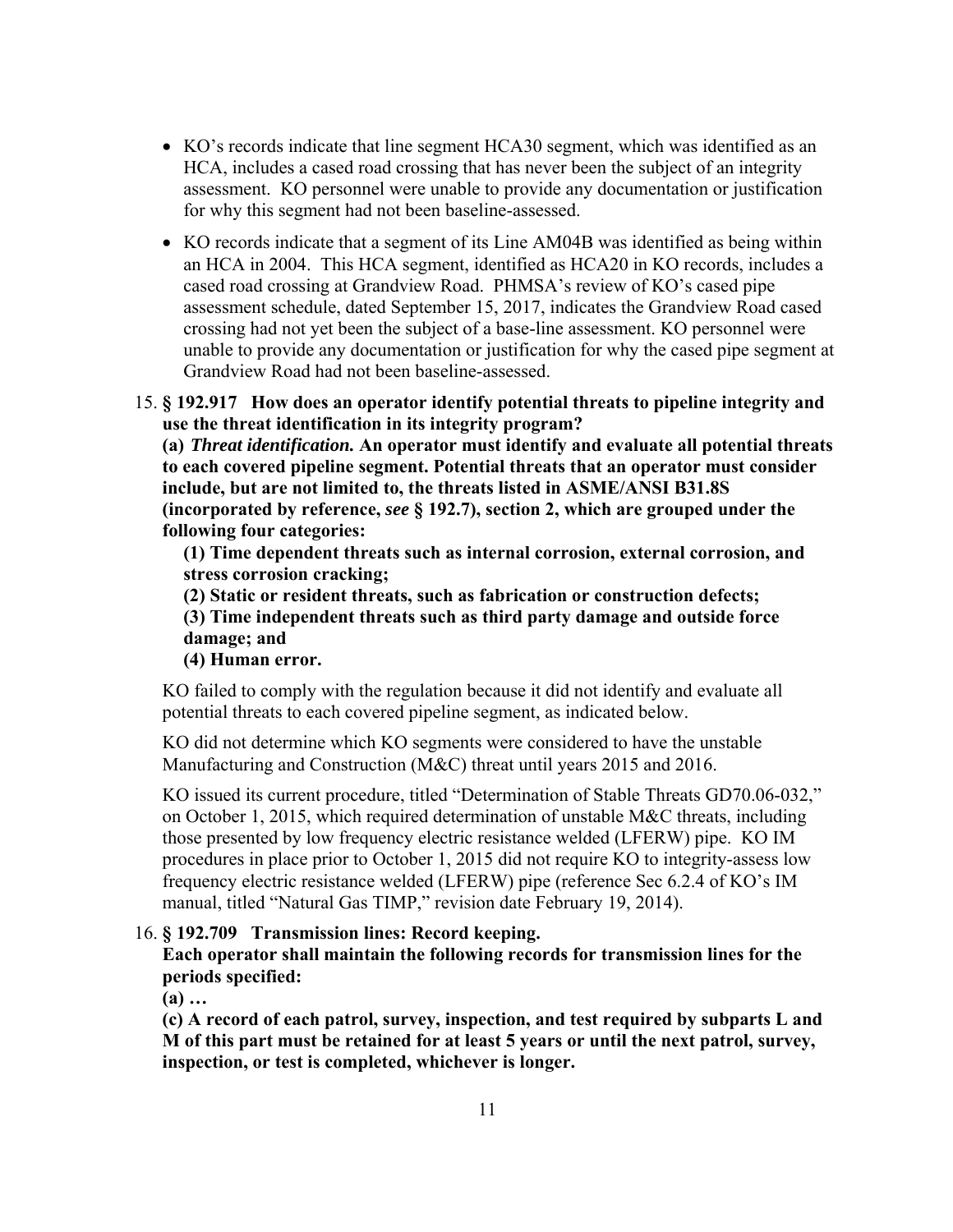KO failed to comply with the regulation because it did not maintain adequate record of each pipeline right-of-way (ROW) patrol in CYs 2016 and 2017 as follows:

- KO records documenting ROW patrols for CYs 2016 and 2017 indicated 49.65 miles were patrolled, whereas 51.7 miles were reported by KO on annual reports for the same years;
- KO records documenting ROW patrols for CYs 2016 and 2017 did not indicate the method of patrol;
- KO records documenting ROW patrols for CYs 2016 and 2017 did not indicate or confirm that highway and railroad crossings were patrolled in accordance with § 192.705(b); and
- KO records documenting ROW patrols for CYs 2016 and 2017 did not adequately describe the area of patrol on the north end of Line AM04B (near the south side of the Ohio River) – the ROW portion was identified only as "D." Consequently, PHMSA inspectors were unable to confirm that the entirety of Line AM04B had been patrolled, as required by  $\S$  192.705(a);

### Proposed Civil Penalty

Under 49 U.S.C. § 60122 and 49 CFR § 190.223, you are subject to a civil penalty not to exceed \$209,002 per violation per day the violation persists, up to a maximum of \$2,090,022 for a related series of violations. For violations occurring prior to November 2, 2015, the maximum penalty may not exceed \$200,000 per violation per day, with a maximum penalty not to exceed \$2,000,000 for a related series of violations. The Compliance Officer has reviewed the circumstances and supporting documentation involved in the above probable violations and has recommended that you be preliminarily assessed a civil penalty of \$94,900 as follows:

| Item number | <b>PENALTY</b> |
|-------------|----------------|
|             | \$42,400       |
| 14          | \$52,500       |

#### Warning Items

With respect to items 3, 4, 5, 7, 8, 9, 10, 11, 12, 13, 15 and 16, we have reviewed the circumstances and supporting documents involved in this case and have decided not to conduct additional enforcement action or penalty assessment proceedings at this time. We advise you to promptly correct these items. Failure to do so may result in additional enforcement action.

#### Proposed Compliance Order

With respect to Items 1 and 2, pursuant to 49 U.S.C. § 60118, the Pipeline and Hazardous Materials Safety Administration proposes to issue a Compliance Order to KO Transmission Company. Please refer to the *Proposed Compliance Order*, which is enclosed and made a part of this Notice.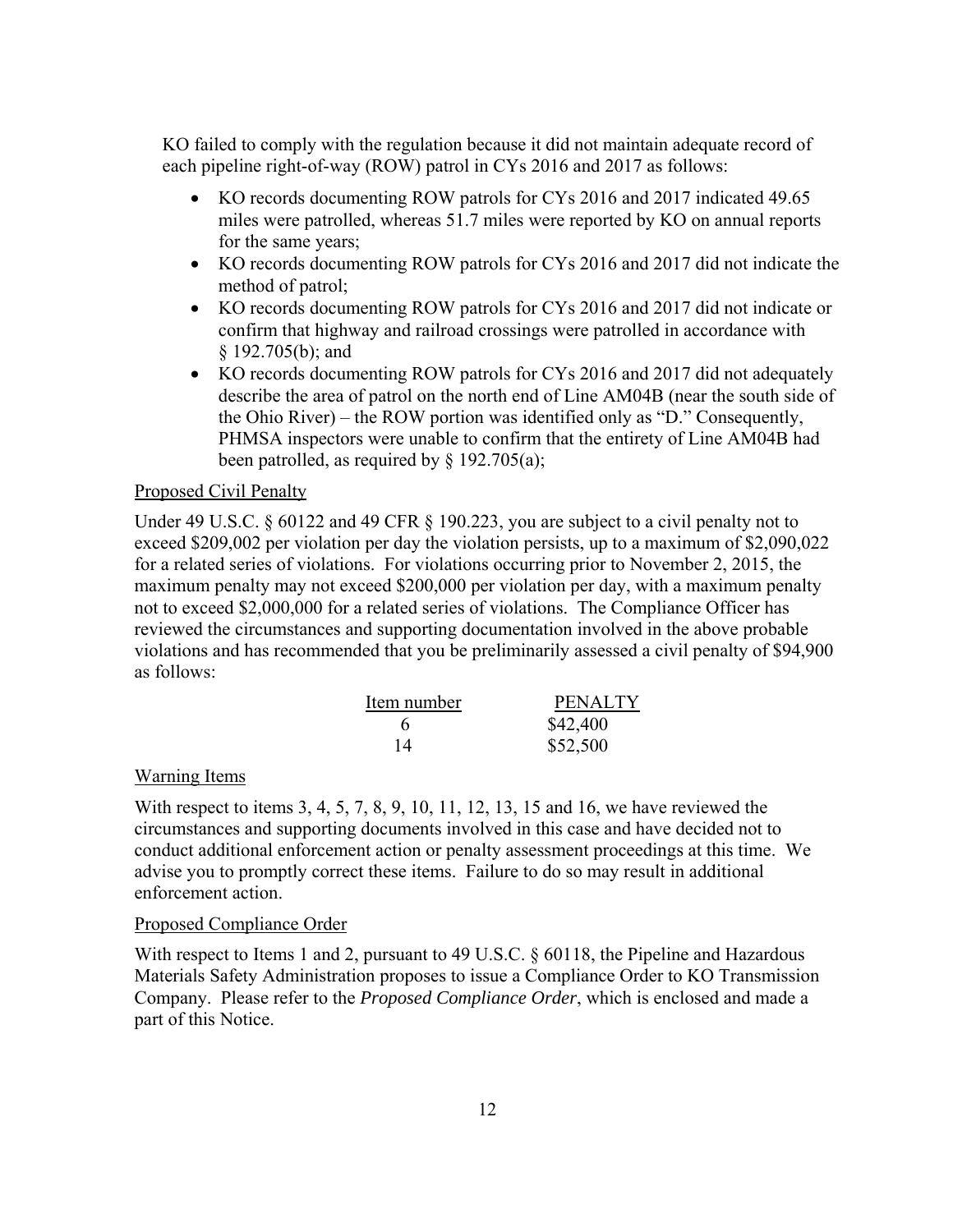## Response to this Notice

Enclosed as part of this Notice is a document entitled *Response Options for Pipeline Operators in Compliance Proceedings*. Please refer to this document and note the response options. All material you submit in response to this enforcement action may be made publicly available. If you believe that any portion of your responsive material qualifies for confidential treatment under 5 U.S.C. 552(b), along with the complete original document you must provide a second copy of the document with the portions you believe qualify for confidential treatment redacted and an explanation of why you believe the redacted information qualifies for confidential treatment under 5 U.S.C. 552(b).

Following the receipt of this Notice, you have 30 days to submit written comments, or request a hearing under 49 CFR § 190.211. If you do not respond within 30 days of receipt of this Notice, this constitutes a waiver of your right to contest the allegations in this Notice and authorizes the Associate Administrator for Pipeline Safety to find facts as alleged in this Notice without further notice to you and to issue a Final Order. If you are responding to this Notice, we propose that you submit your correspondence to my office within 30 days from receipt of this Notice. This period may be extended by written request for good cause.

In your correspondence on this matter, please refer to **CPF 2-2018-1004** and, for each document you submit, please provide a copy in electronic format whenever possible.

Sincerely,

James A. Urisko Director, Office of Pipeline Safety PHMSA Southern Region

Enclosures: *Proposed Compliance Order Response Options for Pipeline Operators in Compliance Proceedings*